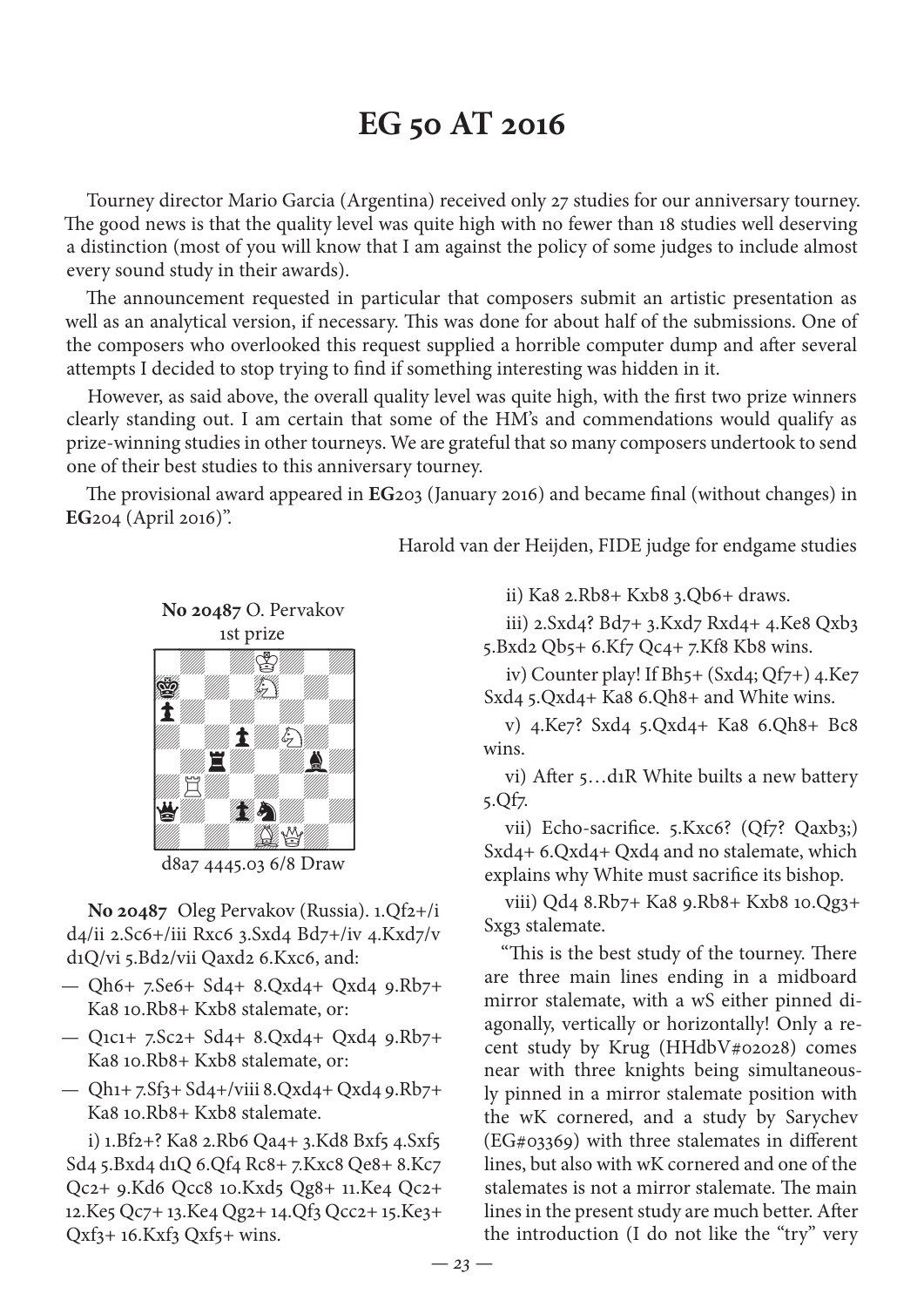much), Black counters with a bishop sacrifice: 3...Bd7+! which White must accept. As a result the wS is pinned after the queen promotion and cannot capture on c6. But White returns the honours with an echo sacrifice 5.Bd2!! getting rid of the bishop. Black, having two queens, has three relevant checks and each one is countered by a self-pinning discovered check of the wS ending in stalemate".

#### **No 20488** G. Tallaksen Østmoe 2nd prize



**No 20488** Geir Tallaksen Østmoe (Norway). 1.Bd5+/i Kb1 2.g4 Se3+ 3.fxe3 Rc1+ 4.Kf2 Sxg4+ 5.Kg3 Rg1+ 6.Kh3 Be4 7.Qa1+/ii Kxa1 8.Bxe4 h1Q+ 9.Bxh1 Rxh1+ 10.Kxg4 Rh8 11.Sc6 d2 12.d8Q Rxd8 13.Sxd8 d1Q+ 14.Kxg5 Qxd8+ 15.Kg6 Kb2 16.e4 Kc3 17.e5 Qf8 18.e6 Kd4 19.e7 Qxe7 20.Kg7 Ke5 21.Kg8 draws.

i) Logical try: 1.g4? Se3+ 2.fxe3 Rc1+ 3.Kf2 Sxg4+ 4.Kg3 Rg1+ 5.Kh3 Be4 6.Bxe4 h1Q+ 7.Bxh1 Rxh1+ 8.Kxg4 Rxh8 9.Sc6 d2 10.d8Q Rxd8 11.Sxd8 d1Q+ 12.Kxg5 Qxd8+ 13.Kg6 Kb3 (or Qf8) 14.e4 Kc4 (or Qf8) 15.e5 Qf8 16.e6 Kd5 (or Kc5) 17.e7 Qxe7 18.Kg7 Ke6 wins.

ii) Logical try: 7.Bxe4? h1Q+ 8.Bxh1 Rxh1+ 9.Kxg4 Rxh8 10.Sc6 d2 11.d8Q Rxd8 12.Sxd8 d1Q+ 13.Kxg5 Qxd8+ 14.Kg6 Kc2 (or Qf8) 15.e4 Kd3 (or Qf8) 16.e5 Qf8 17.e6 Ke4 18.e7 Qxe7 19.Kg7 Kf5 20.Kg8 Kg6 wins.

"This is a truly marvellous study which becomes better and better when you begin to understand what is going on. The point is that the main line and both tries end with a Q vs. P ending, with the bK diagonally approaching d5 or f5 in the tries, but e5 in the solution, which is a well-known theoretical draw. Ok, nice, but

then we see that the key move is already a surprise, forcing the bK to the right square (a2). Then there is a tactical intermezzo until move 6...Be4. What follows next is a queen sacrifice coming out of the blue: 7.Qa1+!! The amusing thing is that it is not really a queen sacrifice as the wQ would also be lost when White falls into the thematic try 7.Bxe4? because after another tactical intermezzo Black captures the wQ when he plays his rook to h8 (9...Rxh8). In the solution, Black also has to play 10...Rh8 which is not a capture as the wQ was sacrificed, a brilliant and perhaps new idea! The only difference is that in the solution the bK is at a1, and in the 2nd thematic try at b1!".

"There are some move transposition black duals (Qf8) in both thematic tries, and perhaps a more serious black dual (16...Kc5 17.e7 Qxe7 18.Kg7 Kd6), which is not a true time wasting dual (19.Kg8 Qg5+ 20.Kh7 Ke7) in the 1st thematic try, but I accept it as a minor dual".



f7h5 3110.21 5/3 Win

**No 20489** Richard Becker (USA). 1.Bf6/i Rxc2/ii 2.Rxc2 h1Q 3.Rc4 Qh2/iii 4.Be7/iv Qh1/v 5.Rf4 Qh2 6.Ra4 Qh1 7.Bf6 Qh2 8.g4+ Kh6 9.g5+ Kh5 10.g6 Qc7+ 11.Be7 wins.

i) The most obvious move is a try: 1.Rh8+? Kg4 2.Rxh2 Rxc2 positional draw. 1.Rg8? Rxc2 2.Bf6/vi Rxg2 3.Rxg2 h1Q 4.Rg5+ Kh6 5.Rg6+ Kh<sub>5</sub> draws.

ii) h1Q 2.Rg8, and now: Qd1 3.g4+ Qxg4 4.Rh8 mate, or here: Rg1 3.g4+ Rxg4 4.Rh8 mate. Or Kg4 2.Rc4+ Kg3 3.Be5+ Kxg2 4.Bxh2 wins.

iii) Qe1 4.g4+ Kh6 5.Rc8 (g5+) wins.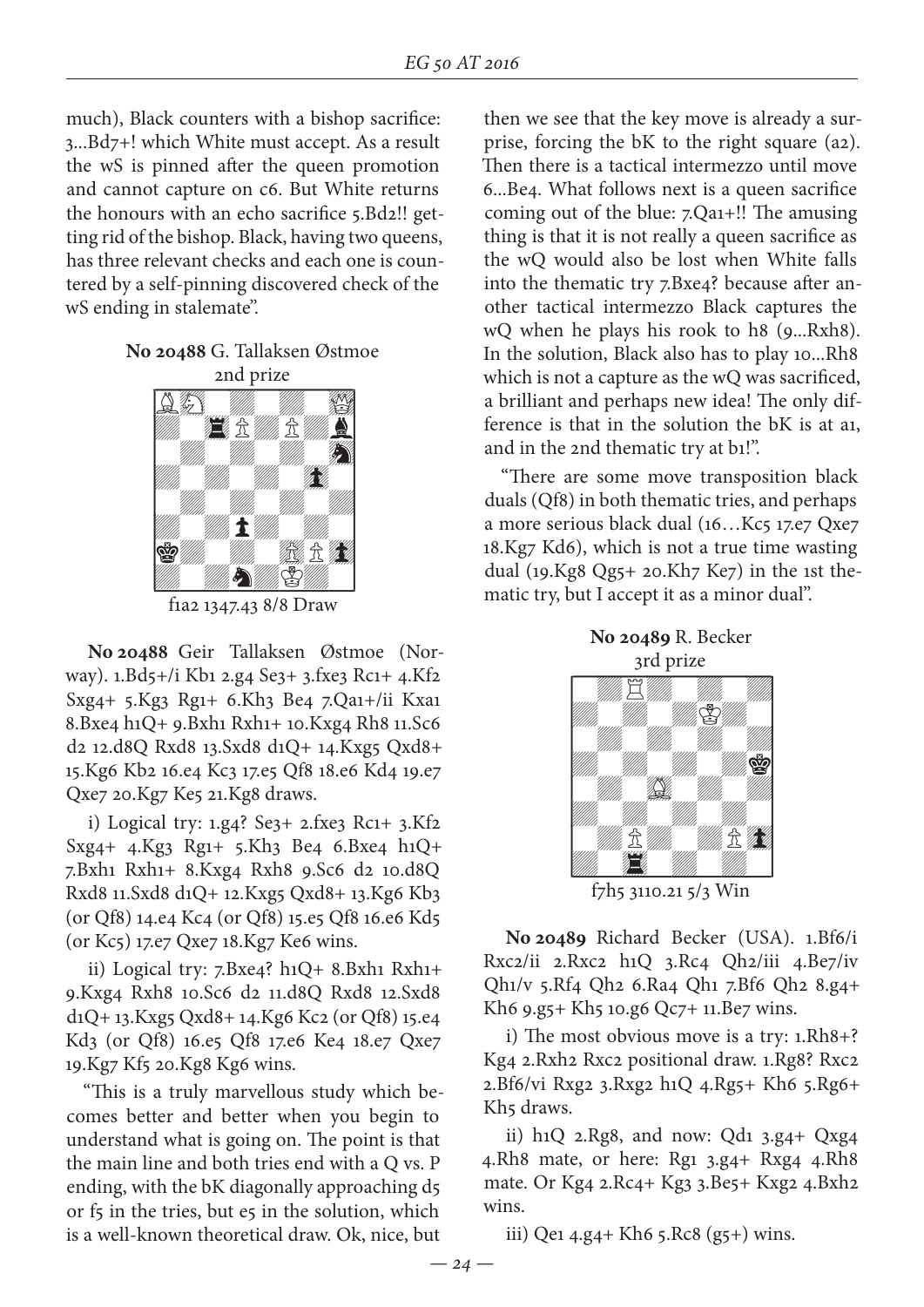iv) Logical try: 4.g4+? Kh6 5.g5+ Kh5 6.g6 Qa2 pinning wRc4, draws.

v) Qg3 5.Rc5+ Kg4 6.Rg5+ Kf4 7.Bd6+ Kxg5 8.Bxg3 wins.

vi) 2.g4+ Kh4 3.Bf6+ Kh3 draws.

"First, there is a curious positional draw after 1.Rh8? after which White cannot make progress. The play becomes interesting after 3...Qh2. The logical try shows that Black has a nasty pin when White carries out his plan. He uses a precise preparatory manoeuvre (Be7- Rf4-Ra4-Bf6) to move the wRc4 to a4, and now the plan wins. Despite "database" material, the moves are easy to comprehend".





e8c3 0355.23 7/7 Draw.

**No 20490** Martin Minski (Germany). 1.Sg3 Re1+ 2.Sxe1 d2 3.Bg7+ d4 4.Bxd4+ Kxd4 5.Sc2+ Kd3 6.Bd1 Sxd1 7.Sxa3 Bd7+/i 8.Kd8/ii, and:

- Sc3 (Sf2) 9.Sc4 Kxc4 (d1Q; Sb2+) 10.Sf1 d1Q 11.Se3+ draws, or:
- Se3 (Sb2) 9.Se4 Kxe4 (d1Q; Sf2+) 10.Sb1 d1Q 11.Sc3+ draws.

i) Sc3 (Sf2) 8.Sc4 Kxc4 9.Sf1 d1Q 10.Se3+ Kxb5 11.Sxd1 Sxd1 12.f6 draws, or Se3 (Sb2) 8.Se4 Kxe4 9.Sb1 d1Q 10.Sc3+ Kxf5 11.Sxd1 Sxd1 12.Kd8 draws.

ii) 8.Kxd7? Se3 9.Se4 Kxe4 10.Sb1 d1Q+ with check.

"This is a tactical study whose introduction features a bR sacrifice for promotion, a wB sacrifice to prevent the promotion and another wB sacrifice to block the bP. Then the highlight of the study follows: a great bB sacrifice (7... Bd7+!!) followed by a capture refusal (8.Kd8!!). The composer calls this optically nice position

the "EG jubilee tree" which is a nice gesture, but we fail to see a direct connection. The study ends with 4 main lines each with wS sacrifices and forks".

**No 20491** M. Zinar 1st special prize



**No 20491** Mikhail Zinar (Ukraine). 1.h8B/i Rxh8 2.gxh8B/ii Sd2 3.g7 Rh3 4.g6 Rxh8 5.gxh8B/iii Sb3 6.g7 Sd4 stalemate.

i) 1.h8S? Sh6 2.gxh6 Sc3 3.h7 Rxh7 4.gxh7 Se4 5.Sg6 Sc5 6.h8Q Sa6 mate.

ii) 2.Rxh8? e4 3.g8S/vii e3 4.Sxe7 e2 5.Sc6+ Bxc6 6.Rfg8 e1Q 7.f8Q Qe5+ 8.Qd6 Qxd6 mate.

iii) 5.gxh8Q? Sf3 6.Qh4 Sxh4 7.Rh8 Sf5 8.Rfg8 Sd4 9.f8Q Sc6 mate.

"Apart from a terribly unsound study by Pomogalov (#08083) this is the first study in which three bishop promotions are needed for a draw. However, the play is very limited so, therefore, a special prize is awarded for the new task record".

**No 20492** J. Timman 2nd special prize



h3h6 0345.73 11/7 Draw

**No 20492** Jan Timman (the Netherlands). 1.Sg7 Kxg7 2.e6+ Kh6 3.Bg7+ Kxg7 4.e8S+ Kg6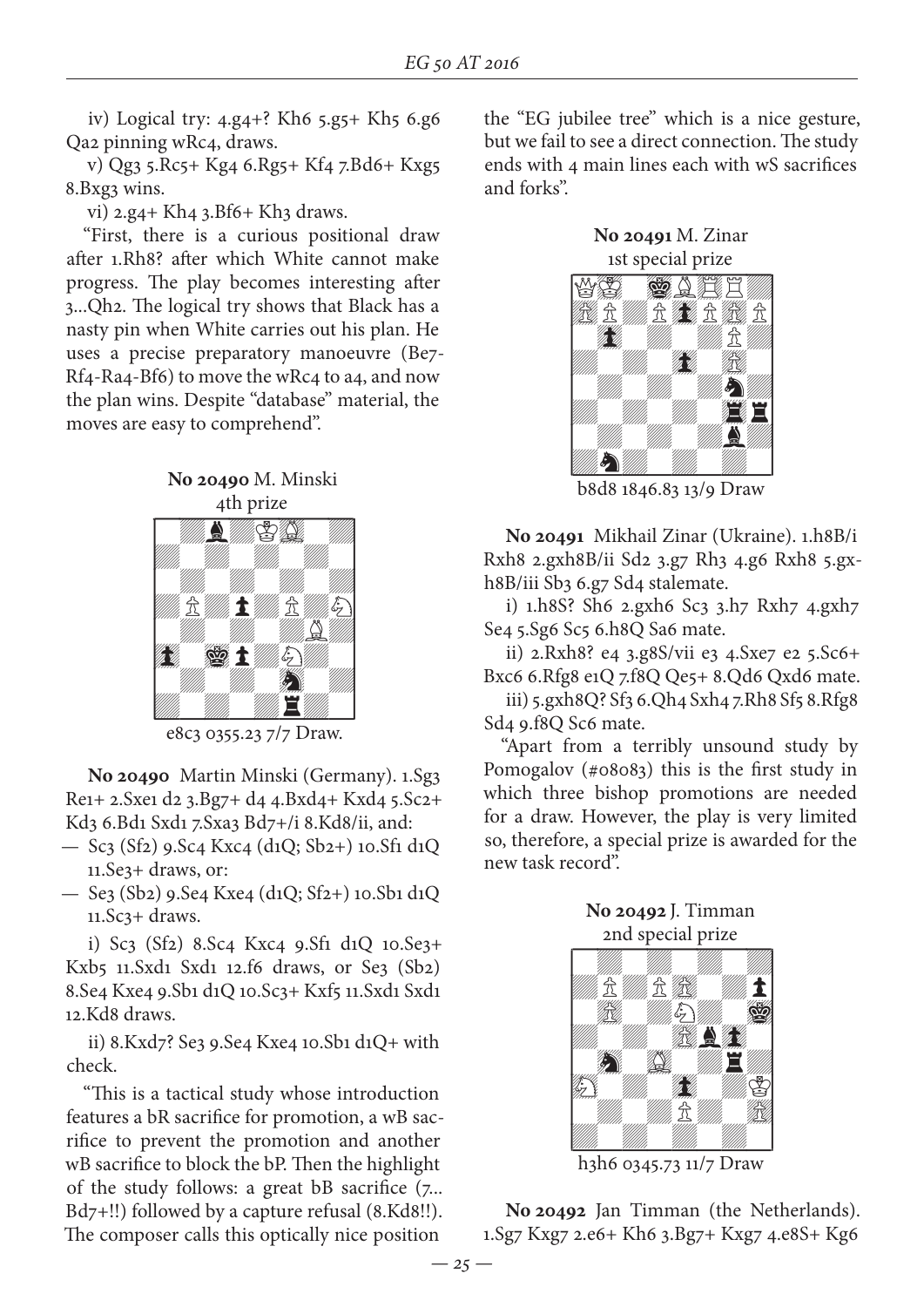5.Sd6 Bxe6 6.d8S Bd7 7.b8S Sd3 8.exd3 e2 9.Sc2, and:

- Ba4 10.Sbc6 (Se1 Rg1;) Rg1 11.Se8 Bxc2 12.Se7+ Kh5 13.Sg7+ Kh6 14.Sgf5+ Kh5 15.Sg7+ positional draw, or:
- Rc4+ 10.Sxd7 Rxc2 11.S8f7 e1Q/i 12.Sfe5+ Kg7 13.Sf5+ Kh8 14.Sf7+ Kg8 15.S7h6+ Kh8 16.Sf7+ positional draw.

i) g4+ 12.Kxg4 h5+ 13.Kf4 e1Q 14.Sfe5+ Kh7 15.Kf5 draws.

"I like the two piece sacrifices on g7 and the three knight promotions for a draw. Initially I curiously overlooked the connection between the two main lines after the S promotions, but the (obvious!) point is that either the bB or the bR captures the wSc2 that stops the bPe2 from promoting".

## **No 20493** L'. Kekely & M. Hlinka 1st honourable mention



h6f5 0353.31 6/5 Win

**No 20493** L'ubos Kekely & Michal Hlinka (Slovakia). 1.g4+/i Kxg4/ii 2.gxh7 Rg6+ 3.Kxg6 Bf5+ 4.Kg7/iii Bxh7 5.h3+/iv Kxh3/v 6.Be6+ Kh<sub>4</sub> 7.Kh<sub>6</sub> zz (Kxh<sub>7</sub>? Sg<sub>5+;</sub>) Sf6 8.Bf<sub>2</sub> mate.

i) 1.Bxg8? hxg6 2.Bf7 Kg4 3.Kxg6 Sxg3 4.hxg3 Kxg3 draws.

ii) Ke5 2.Bxg8 hxg6 3.g5 Bf5 4.Bf7 Sd6 5.Bxg6 wins.

iii) Thematic try: 4.Kh6? Bxh7 5.h3+ Kxh3 6.Be6+ Kh4 zz, draws.

iv) 5.Be6+? (Kxh7? Sf6+;) Bf5 6.h3+ Kf3 7.Bxf5 Sg3 draws.

v) Kg3 6.Be6 Kf3 7.Bh6 wins as the bB is lost.

"This has an introduction with quite a few captures but also with two sacrifices from each side. It is a solid reciprocal zugzwang study with an original zz position and a good try, finishing with a model mate".

**No 20494** O. Pervakov 2nd honourable mention



h3g5 0047.65 9/9 Win

**No 20494** Oleg Pervakov (Russia). 1.Be8/i Sd5 2.dxc5/ii Sce3 3.c6 dxc6 4.Sxe3 Sxe3 5.Bd7 Kh5/iii 6.Bg4+ Sxg4 7.fxg4+ Kg5 8.e4 zz c5 9.Kg2 Kxg4 10.h3+ Kh5 11.h4 g5/iv 12.e6 Kg6 13.e5 gxh4 14.gxh4 Bf4/v 15.h5+ Kxh5 16.e7 wins.

i) It is too early for pawn moves: 1.dxc5? Sd4 2.Be8 Sxe2 3.Bxd7 Sf4+ 4.gxf4+ Kxf4 5.e6 Bg5 6.Kg2 Be7 7.c6 Sd5 8.Kf2 Bh4+ 9.Ke2 Bf6, or 1.d5? d6 2.f4+ Kf5 3.Sxd6+ cxd6 4.Be6+ Ke4 5.exd6 Sd4 6.d7 Sbc6 7.dxc6 Sxc6 8.Kg4 Sd8 9.Bg8 Ke3 10.Bh7 c4 11.Bxg6 Kxe2 12.Kf5 c3 13.Ke5 Kf3 14.Be4+ Ke3, or 1.e4? Sd3 2.Sb2 Sce1 3.Sxd3 Sxd3 4.Bc4 Sf4+ 5.gxf4+ Kxf4, or 1.f4+? Kf5 2.d5 Bxf4 3.gxf4 Kxf4 4.e6 dxe6 5.dxe6 Sd5 6.Bxg6 Sce3 win.

ii) Logical try: 3.Sxe3? Sxe3 4.Bxd7 Kh5 5.Bg4+ Sxg4 6.fxg4+ Kg5 7.e4/vi c6 zz 8.Kg2 Kxg4 9.h3+ Kh5 10.h4 Be3 11.e6 Bxc5 wins.

iii) Sd5 6.e3 Sxe3 7.f4+ Kh5 8.g4+ Sxg4 9.Bxg4 mate.

iv) c4 12.e6 c3 13.e7 c2 14.Kh3 c1Q/xvii 15.g4 mate.

v) Bg5 15.hxg5 c4 16.Kf2 wins.

vi) 7.e3 c6 8.e4 stalemate!

"This is a fine study with (full point) reciprocal zugzwang. The excellent sacrifice (3.c6!!) gets on the right side of the zz whereas the more natural move 3.Sxe3? is the logical try. The point is that after 11.h4 the move that refutes the white plan in the thematic try (10... Be3) does not work (11...Be3 12.e6) because the a3-f8 diagonal is blocked".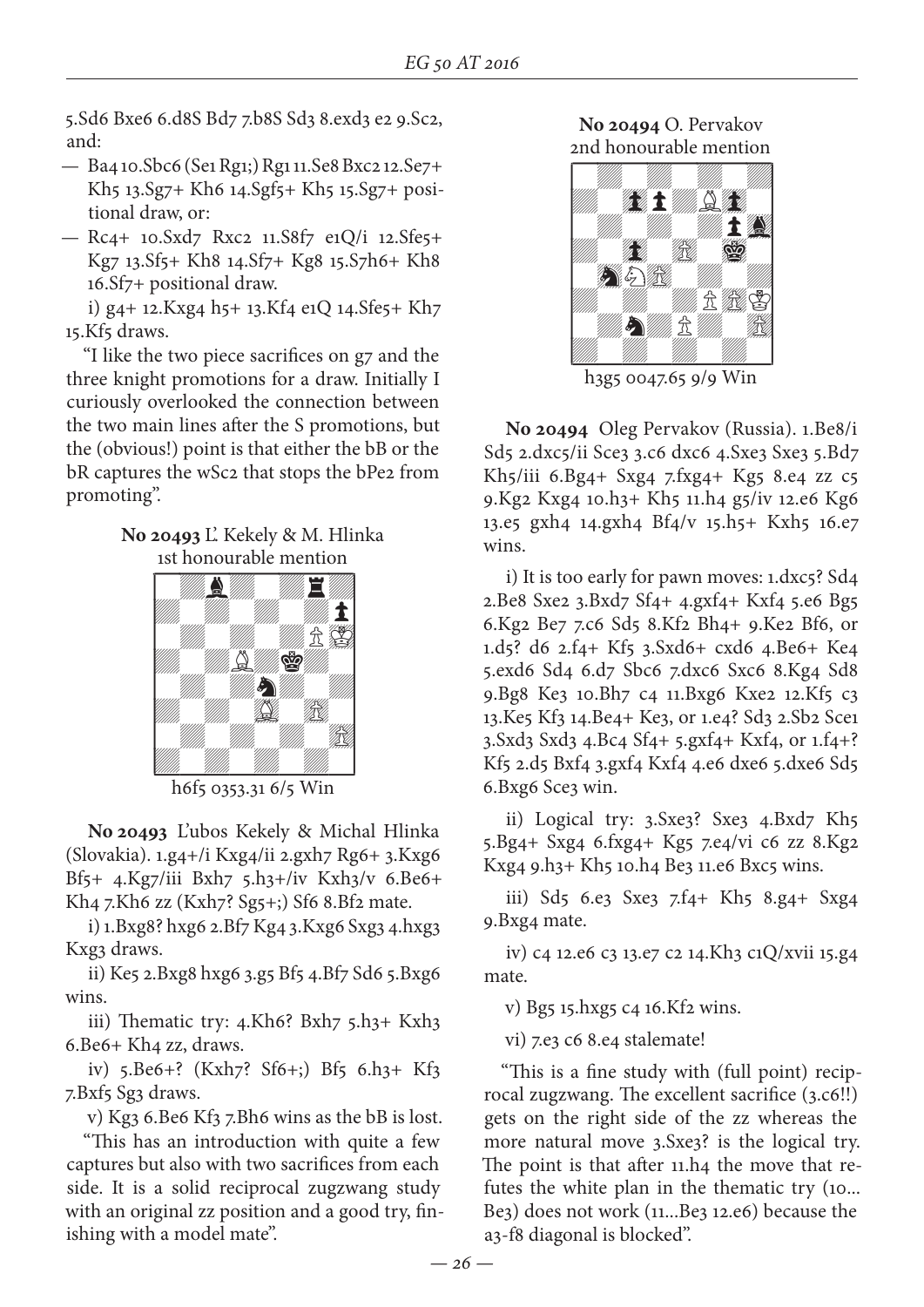**No 20495** V. Tarasiuk & V. Samilo ard honourable mention



 $h6b3$  0301.22 4/4 Win

**No 20495** Vladislav Tarasiuk & Vladimir Samilo (Ukraine). 1.b7 g3 2.fxg3/i Rf8 3.Sc6/ ii b4 4.Kg7/iii Re8 5.Kf7 Rh8 6.Ke7 Rh7+/iv 7.Kf6/v Rxb7 8.Sa5+ Kc2/vi 9.Sxb7 b3 10.Sa5 b2 11.Sc4 b1S 12.g4 Sc3 13.Ke5 wins.

i) 2.b8Q? gxf2 3.Qg3+ Kxb4 4.Qg4+ Ka5 draws.

ii) Try: 3.Sa6? b4 4.b8Q (Kh7 Rd8;) Rxb8 5.Sxb8 Ka2 6.Sa6 b3 7.Sc5 b2 8.Sa4 b1S 9.g4 Sd2 10.g5 Sf3 11.g6 Sh4 12.g7 Sf5+ draws.

iii) If 4.b8Q?, see note ii).

iv) Kc2 7.Sd8 Rh7+ 8.Sf7 wins.

v) 7.Ke6? Rxb7 8.Sa5+ Kc2 9.Sxb7 b3 10.Sa5 b2 11.Sc4 Kd3 12.Sxb2+ Ke4 draws.

vi) Ka2 9.Sxb7 b3 10.Sc5 b2 11.Sa4 wins, e.g. b1S 12.g4.

"The point of the study is the original wK manoeuvre Kg7-Kf7-Ke7-Kf6 before winning the S and P vs S ending. There is a good thematic try 3.Sa6? when a similar ending draws. Both solution and try have a knight promotion".

### **No 20496** P. Arestov & A. Skripnik 4th honourable mention



a4d4 3240.11 5/4 Win

**No 20496** Pavel Arestov & Anatoly Skripnik (Russia). 1.Rg4+/i Kc5 2.Rh5+ Kb6 3.Rg6+ Ka7 4.b6+ Ka8 5.Ra5+ Ba6 6.Rxa6+ bxa6 7.b7+ Ka7 8.Ka3/ii zz a5 9.Kb3 zz a4+ 10.Ka3 Qc7 (Qf4; Ra6+) 11.Ra6+ Kxa6 (Kb8; Ra8 mate) 12.b8Q+ wins.

i) Thematic try:  $1.Rh4+?$  Kc $5$   $2.Rg5+Kb6$ 3.Rh6+ Ka7 4.b6+ Ka8 5.Ra5+ Ba6 6.Rxa6+ bxa6 7.b7+ Ka7 8.Rf6/vii a5 zz 9.Ka3 Qg3+ draws.

ii) 8.Rf6? a5 zz 9.Rc6 Qf4+, or 8.Kb3? a5 zz 9.Ka3 a4 zz 10.Rc6 Qg3+ draws.

"This is a zz study with a natural thematic try. The pattern of the pieces in the top left corner of the board is original".

**No 20497** J. Timman 5th honourable mention



**No 20497** Jan Timman (the Netherlands). 1.g7+/i Kg8 2.Rb8+ (Bc2 Qd2;) Kf7 3.Rb7+ Ke6 4.Re7+/ii Kxd6 5.e5+ Kxe7 6.Rxd4 Bg8+ 7.Rc4/ iii bxc4/iv 8.b7 c3+ 9.e6 Bxe6+ 10.Ka1 Bd4 (Bd6; Bh7) 11.g8S+ Bxg8 12.b8R/v Bb3/vi 13.Rb4 c2+ 14.Rxd4 c1Q 15.Rd7+ (Re4+ Be6;) Kf6 16.Rf7+ Kg5 17.Rg7+ (Rf5+? Kg4;) Kf4 18.Rf7+/vii Ke5 19.Rf5+ (Re7+? Be6;) Kd6 20.Rd5+ Kc6 21.Rd6+ Kc7 22.Rd7+ Kc8 23.Rd8+ perpetual check or stalemate.

i) 1.Rxh7+? Kg8 2.Rh2 Qc4+ wins.

ii) 4.Rg6+? Ke5 5.Re7+ Kf4 6.Rf7+ Ke3 7.Rg3+ Ke2 8.Rg2+ Ke1 wins.

iii) 7.Kb2? Bxd4+ 8.Ka3 Bc5+ wins.

iv) Bxc4+ 8.Kb2 Bd4+ 9.Ka3 draws.

v) 12.b8Q? c2+ 13.Qb2 c1Q wins.

vi) c2+ 13.Rb2 c1Q stalemate or here: c1B 14.Bd3 Bcxb2+ 15.Kb1 positional draw.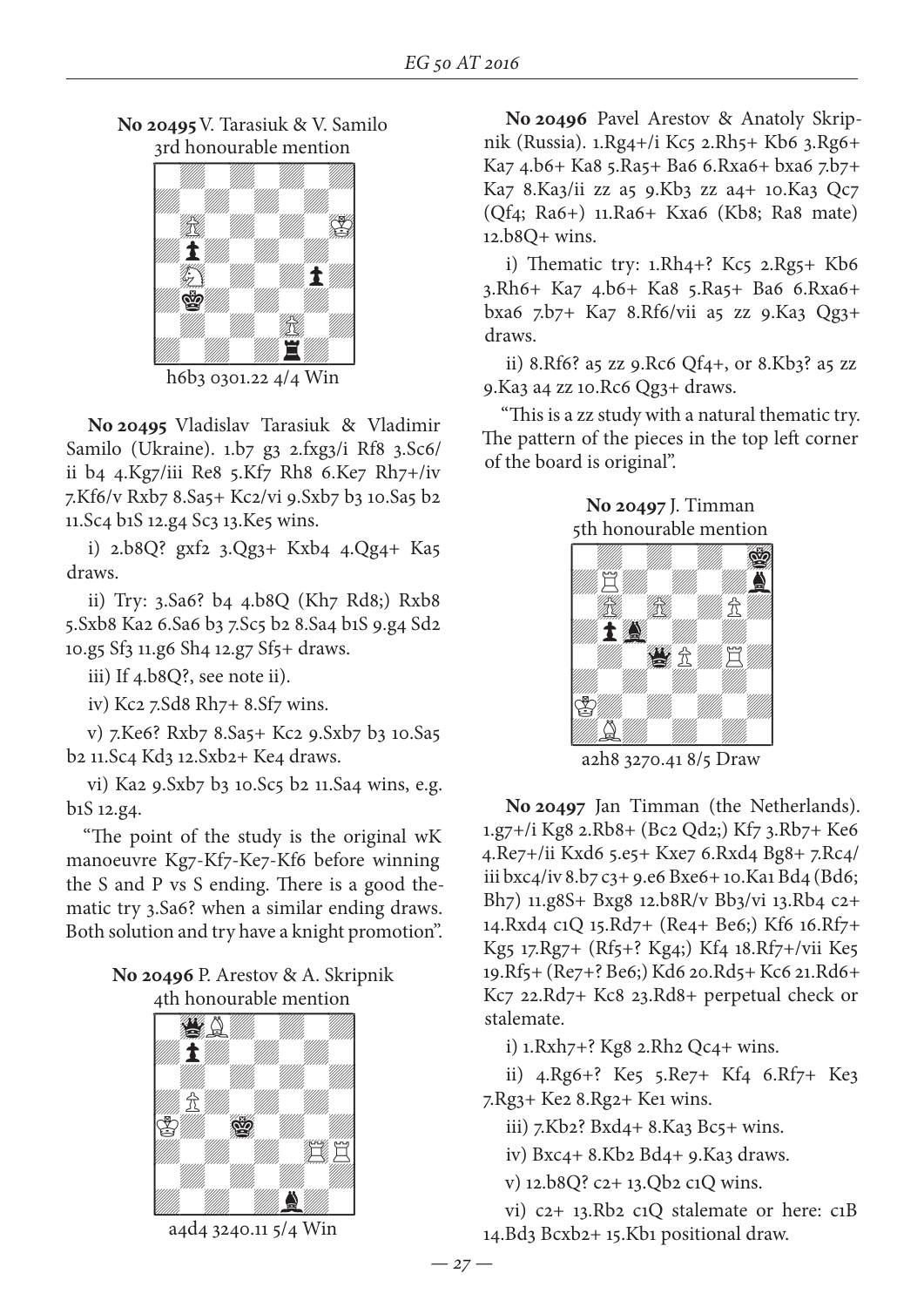vii) 18.Rg4+? Ke5 19.Re4+ Kf6 20.Re6+ Kg5 wins, e.g. 21.Re5+ (Rg6+ Kh5;) Kf4 22.Rf5+ Kg4 or 22.Re4+ Kf3.

"The introduction is a bit too violent to my taste, e.g. with the bQ being captured without having moved. The rest is interesting with S and R promotions in a draw study with good counter play (12...Bb3!) and a rabid rook ending with accurate wR moves. The stalemate is well-known (Maksimovskikh & Shupletsov, #28739) and the study is partly anticipated by a recent one by Minski (#01012), which has the counter move in a win study".

**No 20498** M. Zinar special honourable mention



e2a4 0000.58 6/9 Win

**No 20498** Mikhail Zinar (Ukraine). 1.b6/i axb6 2.gxh5 b5/ii 3.h6 g4 4.h7 g3 5.h8S zz a5 6.Sg6 zz fxg6 7.f7 g5 8.f8S g4 9.Kd3 e2 10.Sd7/iii e1Q/iv  $11.$ Sb6 (Sc5) mate.

i) Logical try: 1.gxh5? (bxa6? hxg4;) axb5 2.h6 g4 3.h7 g3/v 4.h8S a6 zz 5.Sg6 a5 6.Ke1 e2/ vi 7.Kxe2 fxg6 8.f7 g5 9.f8S g4 10.Sd7 stalemate.

ii) g4 3.h6 g3 4.h7 a5 5.h8S Kb5 6.Sxf7 a4 7.Sd6+ Kc6 8.f7 a3 9.f8Q wins.

iii) 10.Se6? e1S+ 11.Ke2 Sd3, covering c5, 12.Kxd3 stalemate.

iv) e1S+ 11.K- Sd3 12.Sb6 mate.

v) Avoiding: a5? 4.h8S, or a6? 4.h8Q winning.

vi) But not: fxg6 7.f7 g5 8.f8S wins.

"Zinar composed a lot of studies with such schemes (e.g. #00637, 01806) and it was no surprise to me that he turned out to be the composer of this study. His studies usually have accurate king moves, or extra underpromotions. In this case we have a reciprocal zugzwang study with an excellent try (1.gxh5? 4...a6!) and

a great key move (1.b6!) to get on the right side of the zz position".





**No 20499** Andrzej Jasik (Poland). 1.Qb5 e4+ 2.Kxe4 Qe1+ 3.Kd5 Qh1+ 4.Kc5 Qg1+/i 5.Kc6 Qxa7 6.Qb3+/ii Kf8 7.Qb7 Bb8 8.Qg7+ Qxg7/iii 9.hxg7+ Kxg7 10.Kb7 wins.

i) Kf8 5.Qd3, but not the composer's 5.Sc6? Qc1 draws.

ii) Thematic try: 6.Qb7? Bb8 7.Qg7+ Qxg7 8.hxg7 and Black has time for 8…Ba7 and draws.

iii) Ke8 9.Qg8+ Ke7 10.Qxh7+ wins.

"This has a nice point (8.Qxg7+ Qxg7 9.hxg7+ with check) with a thematic try. The optically appealing position in the top left corner seems to be original".



**No 20500** Richard Becker (USA). 1.Bd5/i Qg7+/ii 2.Kc8 Qxa7/iii 3.Sc7+ Kb6 4.Ba8/iv Qa3 5.d7 Qh3 6.Bd5/v Qf5 7.Ba2/vi Qe4/vii 8.Sd5+ Kc6 9.d8Q Qf5+ 10.Kb8 wins.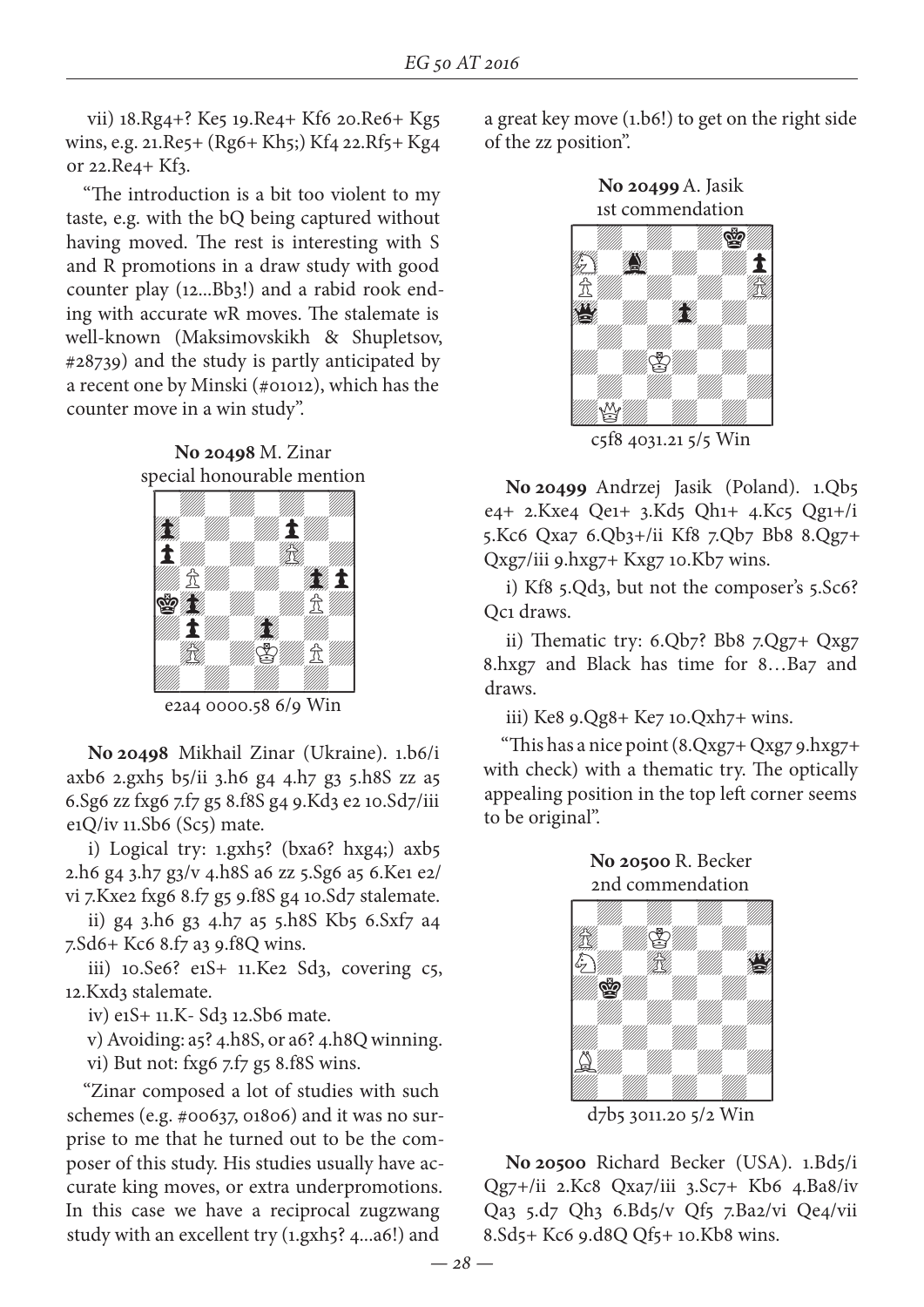i) 1.a8Q? Qg7+ 2.Ke8 Qe5+ 3.Kd7 Qg7+ 4.Kc8 Qf8+ 5.Kb7 Qf3+ 6.Kb8 Qf8+ 7.Ka7 Qf2+ perpetual check, or 1.Sc7+? Kb6 2.a8S+ Ka7 draws.

ii) Kb6 2.a8Q and no perpetual check, e.g. Qh3+ 3.Ke7 Qh7+ 4.Kf6 Qh6+ 5.Kf5 Qh5+ 6.Kf4 Qh4+ 7.Kf3 Qf6+ 8.Ke4 Qg6+ 9.Ke3 Qg5+ 10.Ke2 Qe5+ 11.Be4 Qb2+ 12.Kd3 Qb5+ 13.Ke3 Qg5+ 14.Ke2 Qh5+ 15.Bf3 Qb5+ 16.Ke3 Qb3+ 17.Kf4 Qf7+ 18.Ke5 Qg7+ 19.Ke4 Qg6+ 20.Ke3 Qg1+ 21.Ke2 Qh2+ 22.Bg2.

iii) Kb6 3.a8S+/viii Kxa6 4.Sc7+ wins.

iv) 4.Bg2? Qa2, or 4.Bh1? Qa1 draws.

v) 6.Be4? Qg4 7.Bh1 Qh3 8.Bd5 loss of time.

vi) 7.Bb3? Qf3 8.Bd5 Qf5 loss of time. 7.Be6? Qe4 8.d8Q Qb7+ 9.Kd7 Qc6+ 10.Kc8 Qb7+, or 7.Bg8? Qe4 8.Sd5+ Kc6 9.d8Q Qf5+ 10.Kb8 Qb1+ draw.

vii) Qg4 8.Se6, or Qh3 8.Be6 Qf3 9.Sd5+, or Kc6 8.Be6 Qb1 9.Bd5+ win.

viii) But not 3.a8Q? Qf8+ 4.Kd7 Qf5+ 5.Ke8 Qe5+ 6.Kf7 Qf5+ 7.Ke7 Qe5+ perpetual check.

"4.Ba8! and 7.Ba2! are very good moves. The final point is that the bQ cannot access b1. This is easy to understand despite being database material".

**No 20501** V. Tarasiuk & S.N. Tkachenko 3rd commendation



e8b8 0100.13 3/4 Win

**No 20501** Vladislav Tarasiuk & Sergey N. Tkachenko (Ukraine). 1.Rb6+ Kc7 2.Rb1 f5 3.Rg1 Kd6/i 4.Rxg2 Ke5 5.Rg5/ii Kf4 6.Rh5 (Rg1 Kf3;) Kg4 7.Rh6/iii f4 8.Re6/iv Kf3 9.Ke7/v e3 10.d4 Ke2/vi 11.d5 f3 12.d6 f2 13.d7 f1Q/vii 14.d8Q wins.

i) f4 4.Rxg2 Kd6 5.Rg5 wins.

ii) 5.Kf7? f4 6.Kg6 f3 7.Rg5+ Kd4 8.Rg4 Kd3 draws.

iii) Try: 7.Rh7? f4 8.Re7 Kf3 9.Kf7 e3 10.d4 Ke2 11.d5 f3 12.d6 f2 13.d7 f1Q+ draws.

iv) 8.Ke7? e3 9.dxe3 fxe3 draws.

v) Try: 9.Kf7? e3 10.d4 Ke2 11.d5 f3 12.d6 f2 13.d7 f1Q+ draws.

vi) e2 11.Kf6 Kf2 12.Kf5 (Kg5) f3 13.Kf4 (Kg4). The composer gave this as a 2nd main line, but to me it only distracts from the point of the study and tries.

vii) The point: without check.

"7.Rh6! is an excellent move, also returning to its original square (Rundlauf), avoiding a block of the e7-square".

**No 20502** L'. Kekely & M. Hlinka 4th commendation



**No 20502** L'ubos Kekely & Michal Hlinka (Ukraine). 1.e8Q axb2/i 2.Qc6/ii Ka1/iii 3.Sxc4 e2 (b1Q; Qf6+) 4.Kxe2/iv b1Q+ 5.Sd2 zz Qbc2/v 6.Qf6+/vi Qab2 7.Qa6+/vii Qa2 8.Qf6+ Qcb2 9.Qf1+ Qbb1 10.Qxb1+/viii Qxb1 11.Sxb1 draw.

i) Qxb2 2.Sxc4 Qf2+ 3.Ke4 e2 4.Sxa3+ Ka2 5.Kd3 e1Q 6.Qg8+, or c3 2.bxa3 Qf2+ 3.Kg4 Qe2+ 4.Kf4 c2 5.Qb8+ Ka1 6.Qh8, or Kxb2 2.Qb5+ Ka1 3.Qa5 draw.

ii)  $2.Kxe3? Qa7+3.Kf3 c3 wins.$ 

iii) c3 3.Qxc3 Qd5+ 4.Kxe3 Ka2 5.Sd3, or e2 3.Kxe2 Ka1 4.Sxc4 draw.

iv) 4.Qe4? (Qe6?) Qxc4 5.Qxc4 e1Q wins.

v) Qbb2 6.Qh1+, or Qab2 6.Qa4+ Q1a2 7.Qd1+ perpetual check.